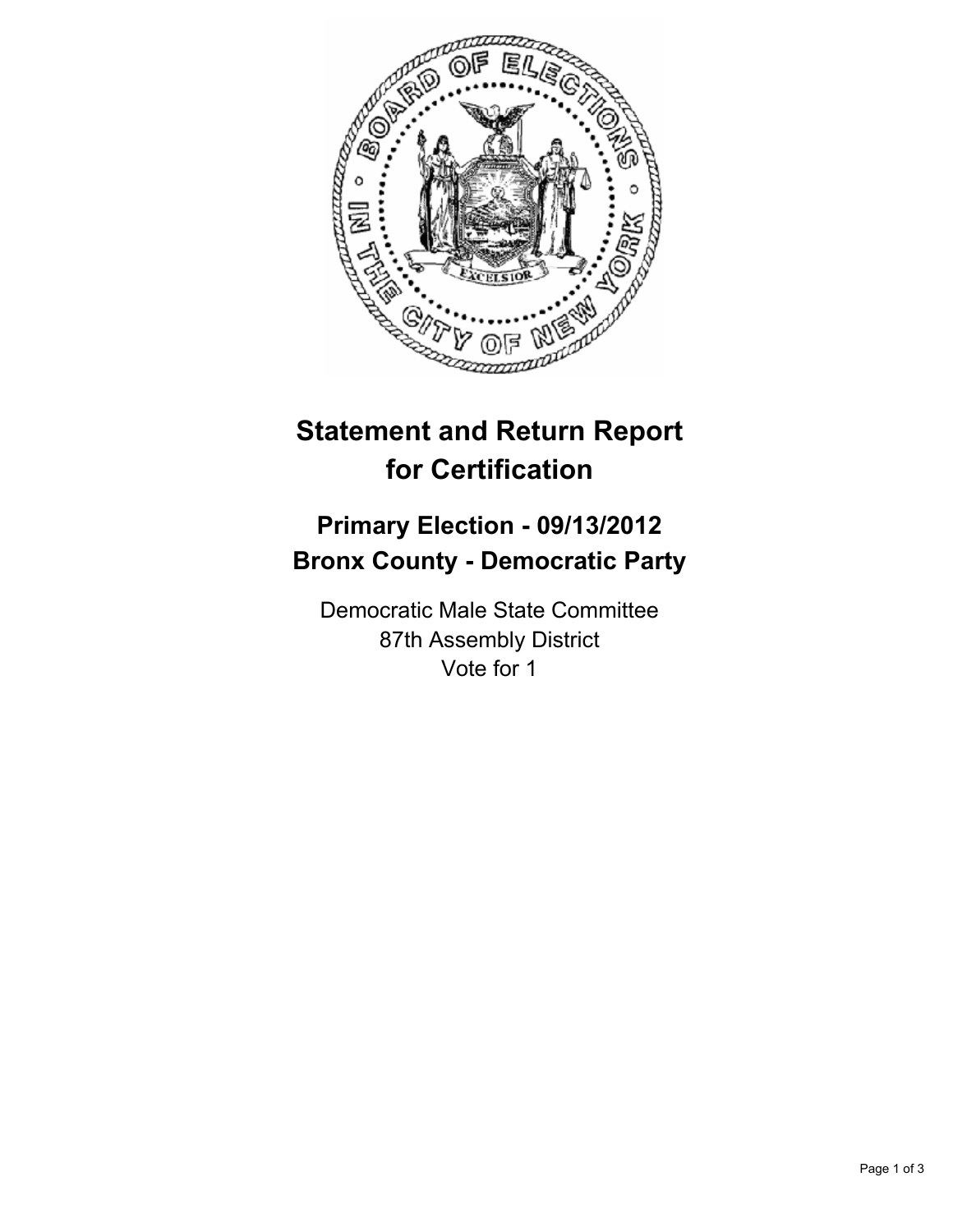

## **Assembly District 87**

| PUBLIC COUNTER                                           | 4,139        |
|----------------------------------------------------------|--------------|
| <b>EMERGENCY</b>                                         | 2            |
| ABSENTEE/MILITARY                                        | 101          |
| <b>FEDERAL</b>                                           | 0            |
| <b>SPECIAL PRESIDENTIAL</b>                              | $\mathbf{0}$ |
| <b>AFFIDAVIT</b>                                         | 157          |
| <b>Total Ballots</b>                                     | 4,399        |
| Less - Inapplicable Federal/Special Presidential Ballots | 0            |
| <b>Total Applicable Ballots</b>                          | 4,399        |
| <b>WILLIAM RIVERA</b>                                    | 2,400        |
| <b>RONALD SAVAGE</b>                                     | 986          |
| DANIEL FIGUEROA III (WRITE-IN)                           | 1            |
| DONALD DUCK (WRITE-IN)                                   | 1            |
| HORTENCIA MENDEZ (WRITE-IN)                              | 1            |
| <b>ISAAC RUIZ (WRITE-IN)</b>                             | 1            |
| JOVONY WOODY (WRITE-IN)                                  | 1            |
| KENNETH PADILLA (WRITE-IN)                               | 1            |
| ROB DUNN (WRITE-IN)                                      | 1            |
| UNATTRIBUTABLE WRITE-IN (WRITE-IN)                       | 5            |
| <b>Total Votes</b>                                       | 3,398        |
| Unrecorded                                               | 1,001        |